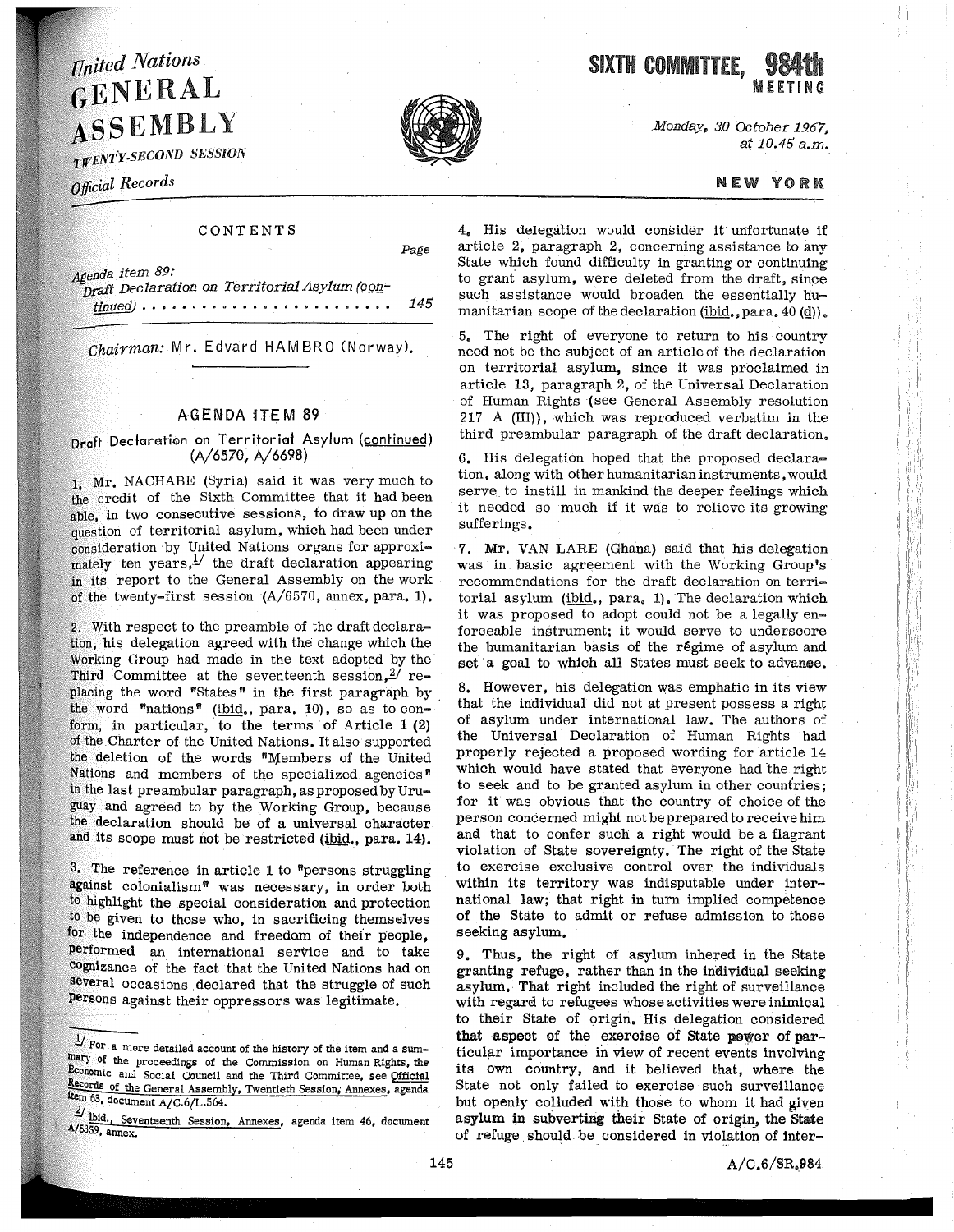$\mathbb{I}$ 

national law .and must be held accountable for all actions taken by refugees in its territory in such circumstances, It was for that reason that, although article 4 of the draft declaration as formulated met with its approval, his delegation was somewhat disappointed that neither the Soviet Union amendment concerning the use of asylum  $"$ for purposes of espionage, subversion or sabotage against other States" (ibid., para. 65 ( $\circ$ )) nor the formulation proposed by Brazil (ibid., para.  $65(a)$ ) had been accepted by the Working Group.

10, With respect to the last preambular paragraph, his delegation felt that the words  $"without$  prejudice to existing instruments dealing with asylum and the status of refugees and stateless persons<sup>\*</sup> were unnecessary, since the declaration could in noway affect contracted legal obligations; however, it was willing to agree to those words if that would help to achieve a consensus. His delegation was now in ·complete accord with the mention of "persons struggling against colonialism<sup> $M$ </sup> in article 1, paragraph 1, instead of the French proposal $^3$  which it had previously preferred; for the United Nations must always remember the particular trust it exercised on behalf of those still struggling to obtain the fundamental rights which the Charter proclaimed. His delegation fully supported the formulation of article 1, paragraph 2, but its support for article 1, paragraph 3, was conditioned on the understanding that the right of the State granting asylum to evaluate the grounds for the grant of asylum was to be exercised in good faith and in a non-arbitrary manner.

 $11<sub>n</sub>$ . Where article 2 was concerned, his delegation approved of the formulation of paragraph 1, on condition that the mention of persons struggling against colonialism was retained in article 1, paragraph 1, It did not believe that article 2, paragraph 2, could imply in any way the possible infringement of State sovereignty; rather, it believed that the provision improved the declaration, for there were practical examples of States which were overburdened by the influx of refugees.

12. Article 3, dealing with the principle of nonrefoulement, had the full support of his delegation, which was happy to note the fair balance that had been struck, It approved of the deletion of article 5 adopted· by the Commission on Human Rights (ibid,, paras. 77 and 78), because the right of everyone to return to his country needed no restatement in the declaration on territorial asylum. It could not support the proposed new article, as submitted either by Poland ibid., para. 79 $(a)$ ) or by Uruguay (ibid., para.  $79<sub>(b)</sub>$ , since the declaration could have no effect on existing legal obligations.

13. Finally, he was hopeful that the consensus reached in the 1966 Working Group would find easy  $ac$ ceptance and that there would be no attempt to restrict or extend the reach of the declaration. He reserved the right to speak again on the item, should it be necessary.

14. Mr. CIASULLO (Uruguay) said that the draft declaration was both a compromise, in that it sought to reconcile a variety of views, and a transition. in that it represented a step towards a more complete formulation. The institution of asylum  $_0$  wed plete formulation. The instance of conditions which not only were contrary to the Purposes and Principles of the United Nations Charter but impeded the creation of a true international community. Those conditions, like  $_{50}$ many others, were a sign that fundamental human freedoms were not yet universally recognized, either in law or in the minds of men. The Committee should take note of the existence of racial discrimination, religious intolerance and political persecution and should recommend to the Assembly a declaration on the subject which would lead in the future to the adoption of binding rules of law, set out in a  $_{\text{con-}}$ vention. His delegation understood the cautious approach adopted by the Committee, which must concentrate on formulating rules of law, rather than regulating international relations, but it wished to emphasize that, in its desire for a free world, it hoped that the institution of asylum would soon become a historical anachronism.

\VC 13 wt dU de to jo 11 dJ ol

15. His delegation supported the draft declaration prepared by the Working Group, and commended the Group on the outcome of its work, That did not mean, however, that it had abandoned its view that the concept of asylum, which was treated in the draft declaration as comprising only territorial asylum, should be broadened to encompass the concept traditionally accepted in Latin America and governed by the peremptory rules to be found in a whole series of inter-American conventions dating back to 1889 and culminating in the Conventions on Diplomatic Asylum and on Territorial Asylum concluded at Caracas in 1954. Those conventions, which gave the State granting asylum the right to evaluate the nature of the persecution and to determine the urgency of individual cases, had impelled Uruguay to enact rules of municipal law concerning both diplomatic and territorial asylum that went beyond the international norms to which it had subscribed. His delegation hoped that the concepts applicable to persons seeking asylum because of their political, philosophical or social convictions would in due course be developed in the context of a convention concluded by all the members of the international community,

16, In the view of his delegation, a paragraph providing that asylum should be terminated by reason of activities on the part of the person enjoying asylum which were directed towards the use of force or violence against his State of origin should be added to article 3 of the draft declaration. Similarly his delegation would like provision to be made for express or tacit renunciation of his status by the person enjoying asylum; express renunciation would occur if he requested the State of refuge to grant  $h^{im}$  the status of a permanent resident, and tacit renunciation would occur if he crossed the frontier of the country of asylum for the purpose of moving to another country. That was what the Commission on Human Rights had proposed in article 5 of its draft declaration, although in a form with which his delegation did not agree. In deciding to omit that article, the

<sup>&</sup>lt;sup>3</sup>/ See Official Records of the Economic and Social Council, Twentyfourth Session, Supplement No. 4, para. 208.